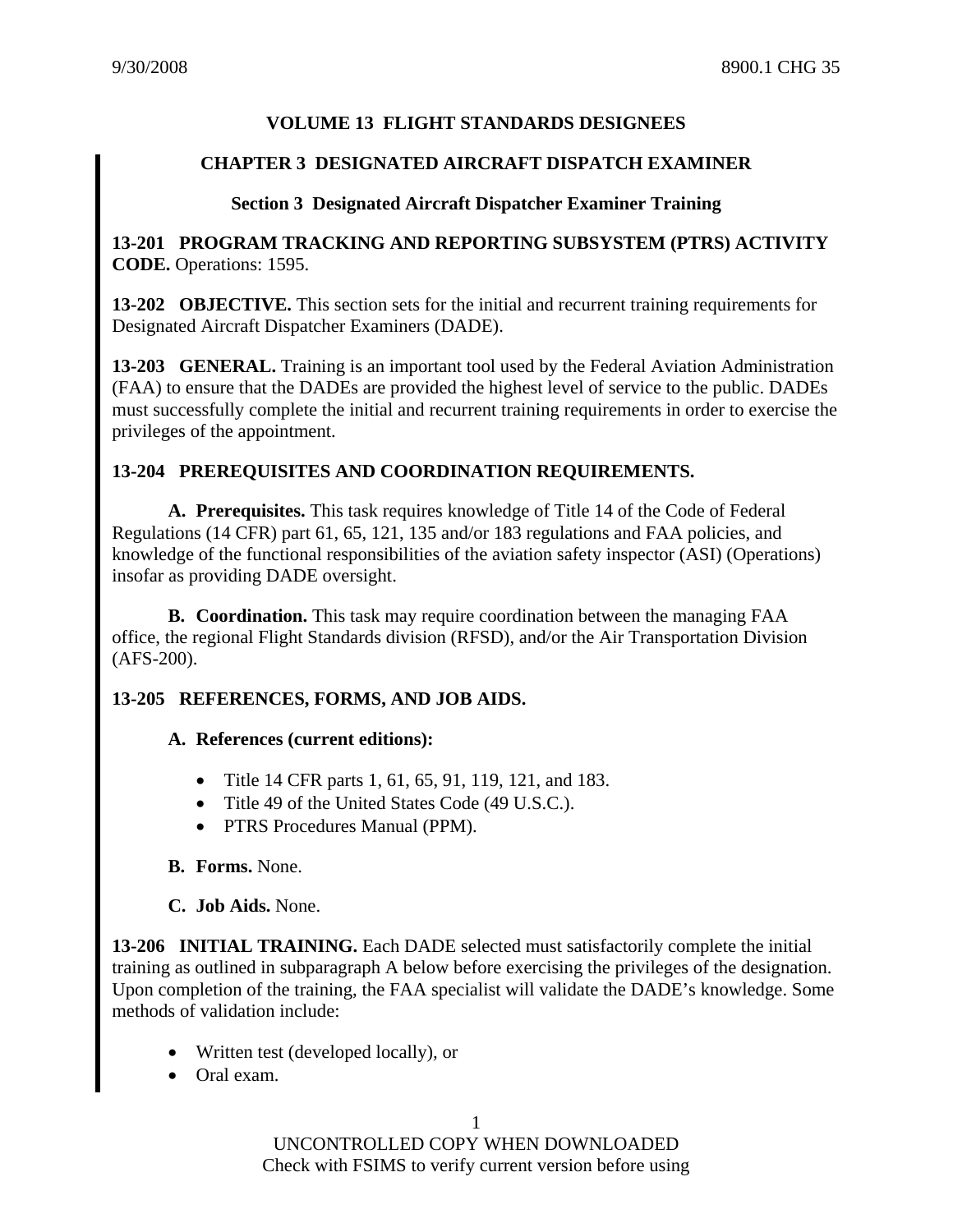NOTE: It is recommended that a newly appointed DADE attend the Designated Pilot Examiner (DPE) course at the FAA Academy to receive initial designee training.

**A. Initial Training.** The FAA specialist is responsible for providing the DADE with the initial training. At a minimum, the training should include:

1) DADE's duties and responsibilities as a representative of the Administrator.

2) The necessary forms and explanation of how to properly fill out the paperwork.

3) Applicable FAA regulations, policy, and guidance.

4) The use of the current Aircraft Dispatcher Practical Test Standards (PTS) (FAA-S-8081-10).

5) Policy and procedures with regard to the function of a DADE.

6) Conduct of the practical test.

7) Developing at least three test scenarios and updating annually.

8) Importance of providing feedback on the approved part 65 dispatch courses (strengths and weaknesses) to the FAA specialist.

9) Requirements for individuals under the age of 23.

10) Foreign student applicants.

**B. After the Validation.** Upon successful completion of validation, the FAA specialist must observe and evaluate the DADE candidate administering an oral and practical exam to a dispatcher candidate. The DADE candidate does not have the authority to issue the certificate to the applicant; however, the FAA specialist may allow the candidate to fill out the appropriate paperwork while the FAA specialist observes. The FAA specialist will sign any temporary certificate issued or notice of disapproval.

**13-207 RECURRENT TRAINING.** The FAA specialist is responsible for providing the DADE with recurrent training every 12 months. The recurrent training will include at least the following topics:

- DADE's roles and responsibilities,
- Paperwork discrepancies,
- Applicable changes to 14 CFR,
- New FAA policy and procedures,
- Conducting the practical test,
- Review and updating test scenarios,
- Feedback on approved 14 CFR part 65 dispatch courses, and

2

UNCONTROLLED COPY WHEN DOWNLOADED Check with FSIMS to verify current version before using